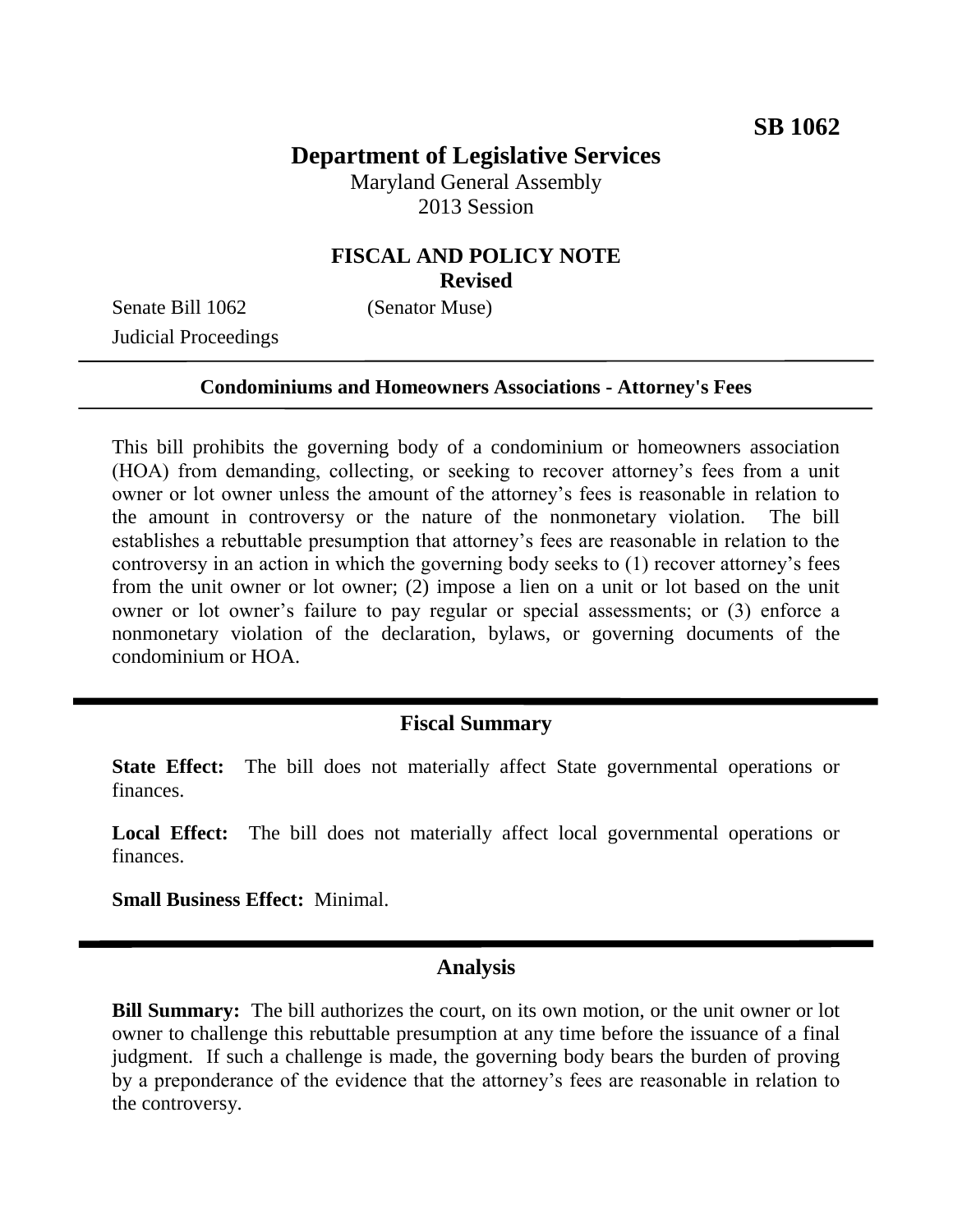The bill exempts any claim, asserted by the governing body, in which all or substantially all of the claimed amount is attorney's fees from the Maryland Contract Lien Act (MCLA). Thus, the governing body is required to assert a claim in court, rather than impose a lien, to recover the amount.

## **Current Law:**

*Condominiums:* A unit owner is liable for all assessments or installments of assessments coming due while owning the unit. The Maryland Condominium Act (MCA) authorizes the governing body of a condominium to charge up to 18% interest on any delinquent assessment or installment not paid when due. A condominium may charge a late fee of the greater of \$15 or 10% of the total amount of any delinquent assessment or installment if the delinquency has continued for at least 15 calendar days. The late charge may not be imposed more than once for the same delinquent payment.

A council of unit owners may impose a lien on a unit in accordance with MCA and MCLA to recover unpaid assessments, interest on unpaid assessments, late charges, collection costs, and reasonable attorney's fees. A deficiency lawsuit following a foreclosure along with a lawsuit to recover a money judgment for unpaid assessments may be maintained in the same proceeding without waiving the right to impose such a lien.

*HOAs:* As set forth in the declaration, a lot owner is liable for all HOA assessments and charges that come due while the lot owner owns the lot. An HOA's declaration or bylaws may also provide for a late charge of the greater of \$15 or 10% of the total amount of any delinquent assessment or installment if the delinquency has continued for at least 15 calendar days. The late charge may not be imposed more than once for the same delinquent payment.

Under the Maryland Homeowners Association Act, in addition to any other available remedies, the governing body of an HOA can also enforce the payment of unpaid association assessments and charges provided in the declaration by imposing a lien on a lot in accordance with MCLA procedures.

*MCLA*: Under MCLA, a person seeking to create a lien as a result of a breach of contract must give written notice, within two years of the breach, to the person whose property is subject to the lien. Within 30 days after service of the notice, the person served may file a complaint in circuit court to determine whether probable cause exists to establish a lien. If the court orders a lien or the property owner fails to file a complaint, the person seeking to create a lien may file a statement of lien in the land records.

A lien may be enforced and foreclosed by the lien holder in the same manner, and subject to the same requirements, as the foreclosure of mortgages or deeds of trust on property

SB 1062/ Page 2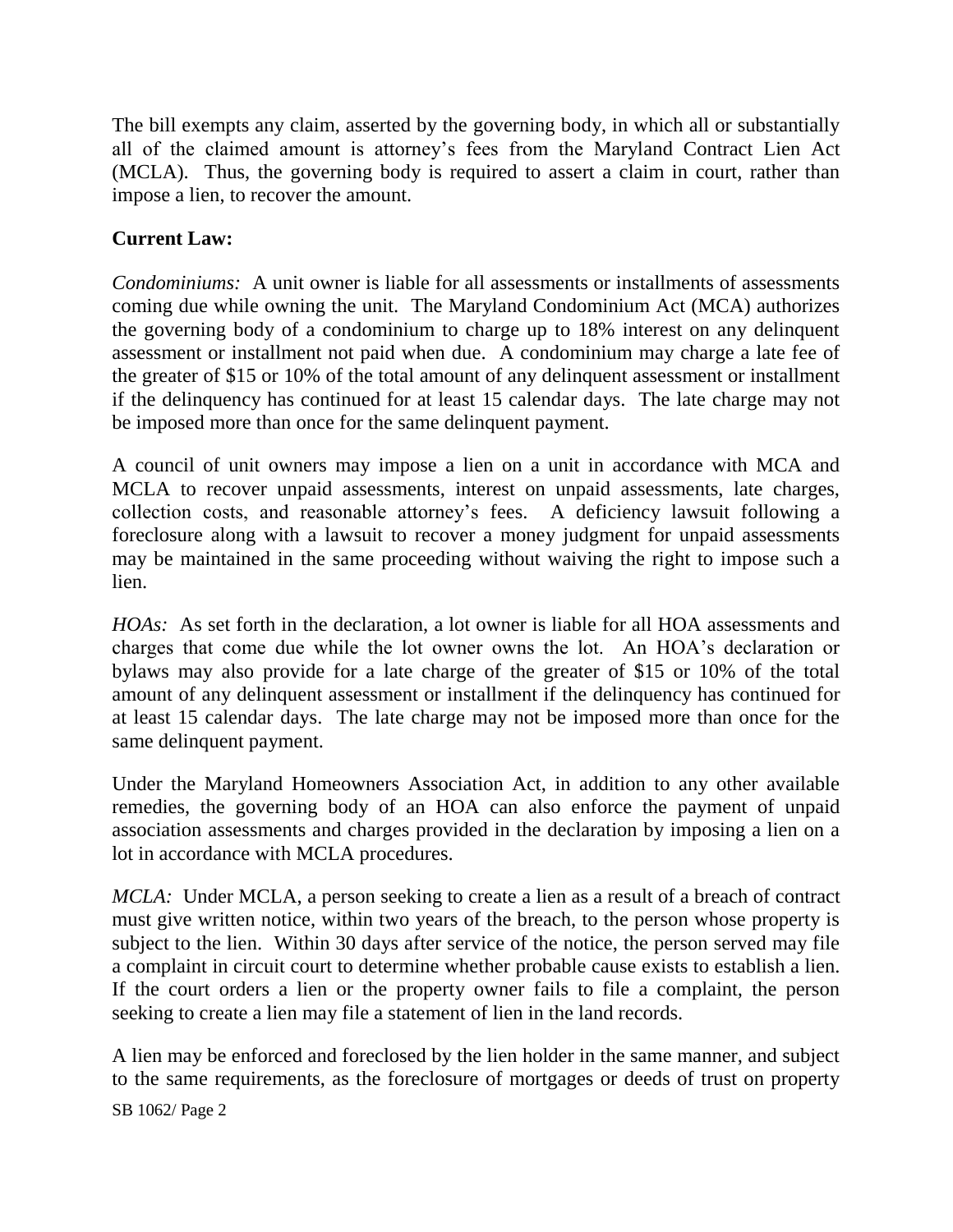containing a power of sale or an assent to a decree. An action to foreclose a lien must be brought within 12 years following recordation of the lien statement.

Chapter 387 of 2011 (HB 1246) enabled a portion of a condominium's or HOA's lien to have priority over a holder of a first mortgage or deed of trust in the event of a foreclosure of a mortgage or deed of trust on a unit or lot. The portion of the contract lien that takes precedence over the claim of the holder of a first mortgage deed of trust is limited to an amount of up to four months, or the equivalent of four months, of unpaid regular assessments for common expenses up to \$1,200. The governing body of the condominium or HOA must provide specified information to the holder of the first mortgage or deed of trust upon request in order to have priority.

*Attorney's Fees*: Rule 1.5 of the Maryland Lawyers' Rules of Professional Conduct prohibits a lawyer from making an agreement for, charging, or collecting an unreasonable fee or an unreasonable amount for expenses. The factors to be considered in determining the reasonableness of a fee include the following:

- the time and labor required, the novelty and difficulty of the questions involved, and the skill requisite to perform the legal service properly;
- the likelihood, if apparent to the client, that the acceptance of the particular employment will preclude other employment of the lawyer;
- the fee customarily charged in the locality for similar legal services;
- the amount involved and the results obtained;
- the time limitations imposed by the client or by the circumstances;
- the nature and length of the professional relationship with the client;
- the experience, reputation, and ability of the lawyer or lawyers performing the services; and
- whether the fee is fixed or contingent.

A lawyer who violates the rules of professional responsibility is subject to disciplinary action, which may include disbarment, suspension, or reprimand, or placement on inactive status.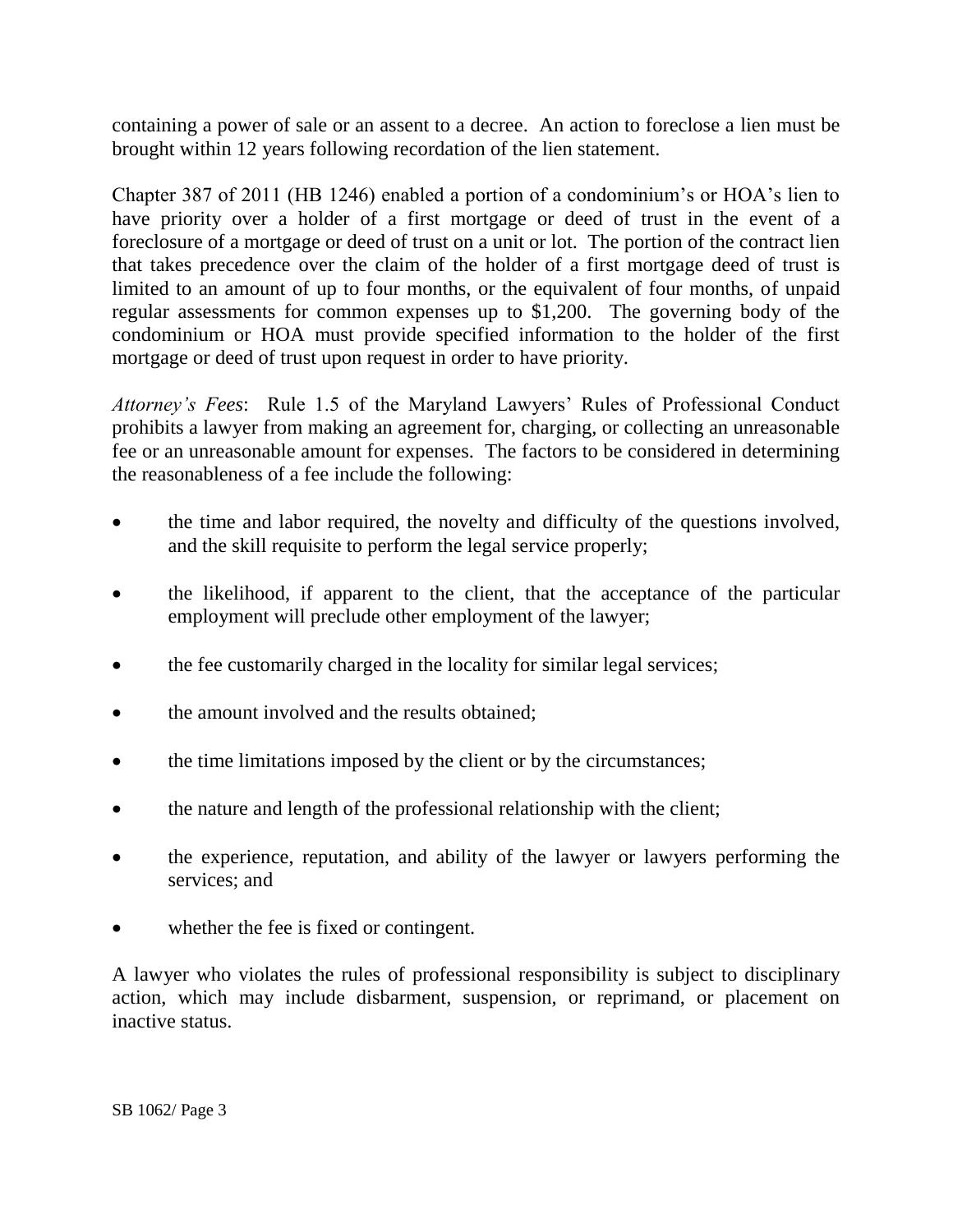**Background:** For more information on common ownership communities, including the collection of assessments, see the **Appendix – Common Ownership Communities**.

## **Additional Information**

**Prior Introductions:** None.

**Cross File:** HB 1532 (Delegate Carter) - Environmental Matters.

**Information Source(s):** State Board of Contract Appeals, Office of the Attorney General (Consumer Protection Division), Judiciary (Administrative Office of the Courts), Secretary of State, Department of Legislative Services

**Fiscal Note History:** First Reader - March 20, 2013 ncs/kdm Revised - Updated Information - March 20, 2013

Analysis by: Michael F. Bender Direct Inquiries to:

(410) 946-5510 (301) 970-5510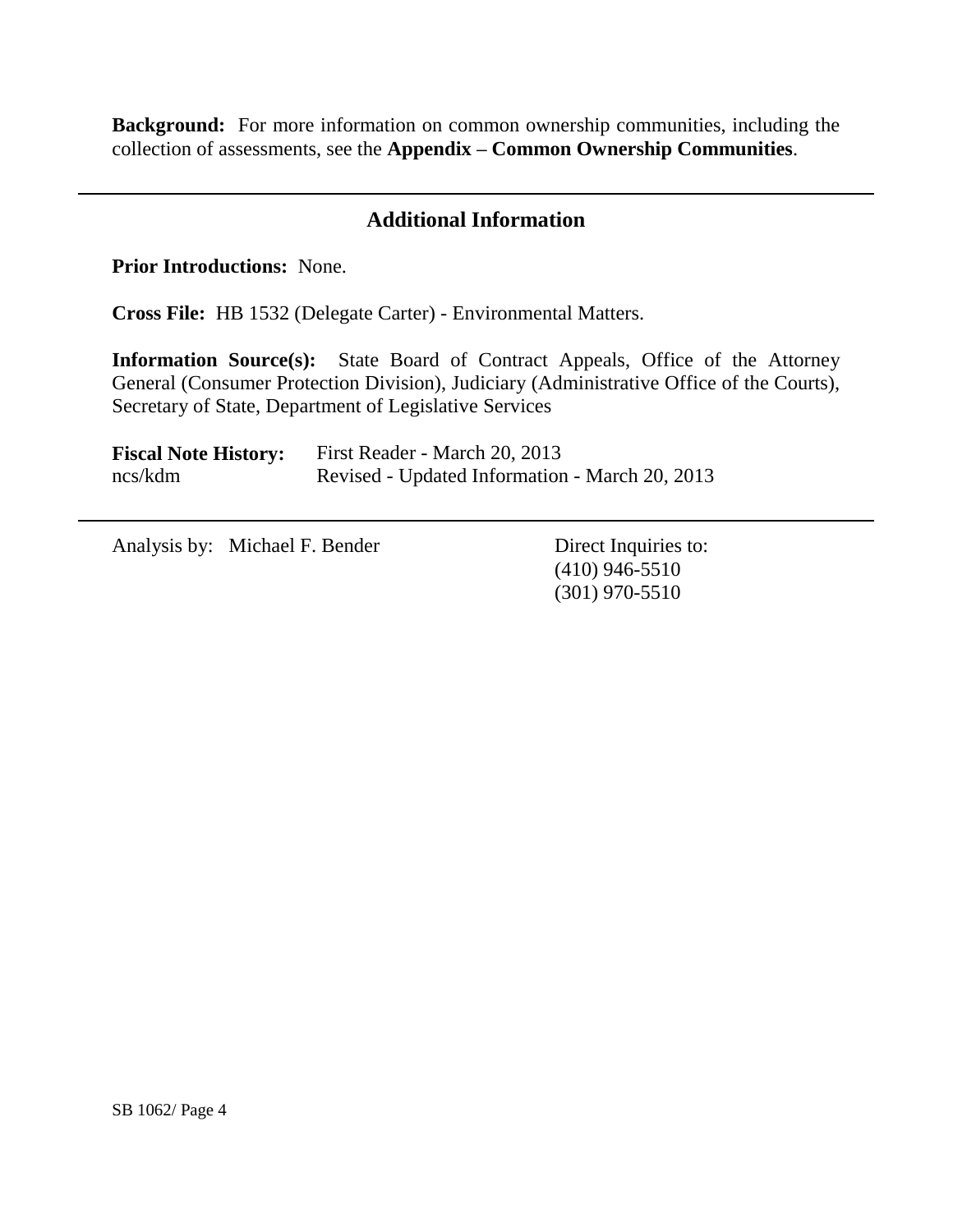When a person purchases a house, condominium, or an interest in a cooperative housing arrangement, he or she may also be required to join an association of owners which is intended to act in the common interests of the homeowners, condominium owners, or co-op owners in the community. These associations assess dues to property owners to achieve their goals and address community problems. Collectively, these associations are often referred to as common ownership communities (COCs). The Secretary of State reports that there were over 2,500 condominiums in the State of Maryland registered with the office in 2012. It is unclear how many homeowners associations (HOAs) and cooperatives are currently operating in the State, but the number is substantial.

With a growing number of Marylanders residing in COCs, and evidence that some COCs had issues with governance, dispute resolution, and financial stability, the General Assembly authorized the Task Force on Common Ownership Communities in June 2005 (Chapter 469 of 2005, SB 229). The issues addressed by the task force included the education and training needs of COC boards and prospective buyers, availability of alternative dispute resolution services, special considerations of aging COCs, collection of assessments, and resale of homes within COCs. The task force met 10 times, held 5 public hearings, and submitted its final report in December 2006. The report's findings and recommendations have served, in subsequent years, as the basis for numerous pieces of legislation, intended to improve the operation of COCs. This legislation, enacted from 2007 through 2011:

- authorized a group of three or more unit or lot owners in a condominium or HOA to petition a circuit court to appoint a receiver in specified situations frequently found in aging communities (Chapter 321 of 2007, SB 287);
- gave the Consumer Protection Division within the Office of the Attorney General increased authority over violations of the Maryland Homeowners Association Act (Chapter 593 of 2007, HB 183);
- eased restrictions on the ability of a COC to amend its governing documents by allowing an amendment at least once every five years (Chapters 144 and 145 of 2008, SB 101/HB 1129);
- strengthened the transition process from developer to COC governing body by allowing the governing body to terminate specified contracts and requiring the developer to provide specified documents (Chapters 95 and 96 of 2009, SB 742/HB 667);